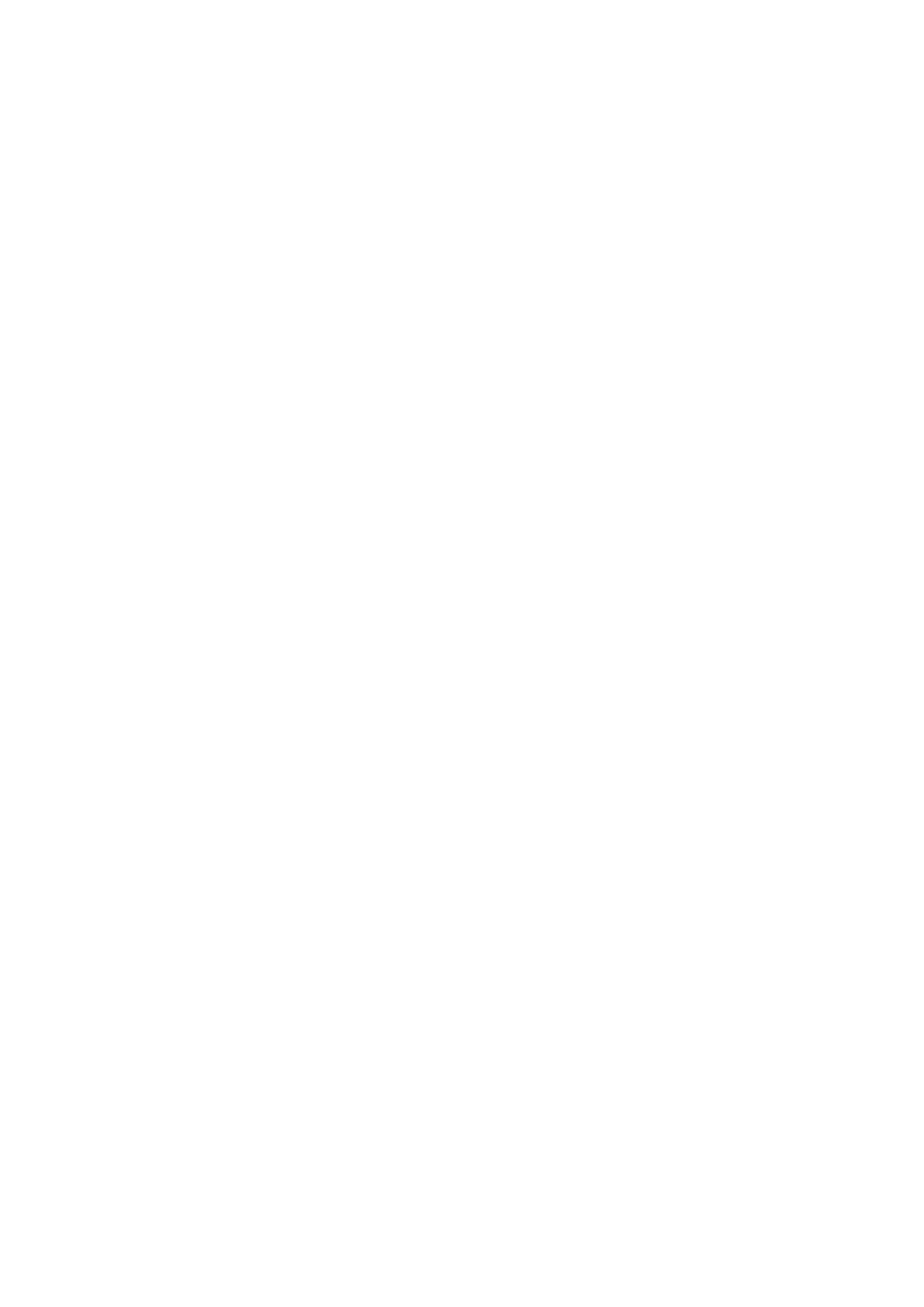*I certify that this public bill, which originated in the Legislative Assembly, has finally passed the Legislative Council and the Legislative Assembly of New South Wales.*

> *Clerk of the Legislative Assembly. Legislative Assembly, Sydney, , 2012*



New South Wales

# **Cancer Institute (NSW) Amendment Bill 2012**

Act No , 2012

An Act to amend the *Cancer Institute (NSW) Act 2003* to make further provision regarding the constitution and functions of the Cancer Institute (NSW); and for other purposes.

*I have examined this bill and find it to correspond in all respects with the bill as finally passed by both Houses.*

*Assistant Speaker of the Legislative Assembly.*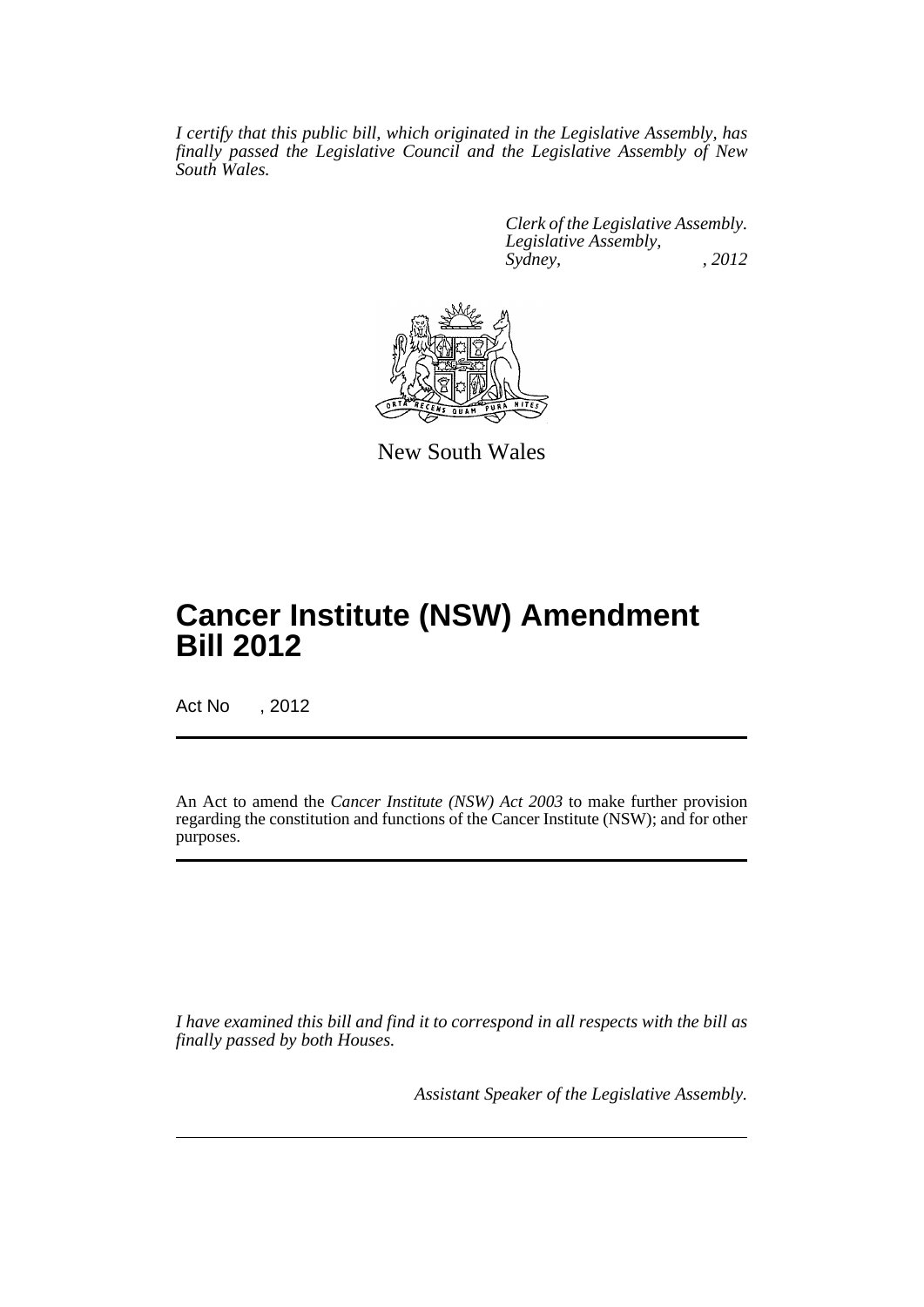## <span id="page-3-0"></span>**The Legislature of New South Wales enacts:**

## **1 Name of Act**

This Act is the *Cancer Institute (NSW) Amendment Act 2012*.

## <span id="page-3-1"></span>**2 Commencement**

This Act commences on a day or days to be appointed by proclamation.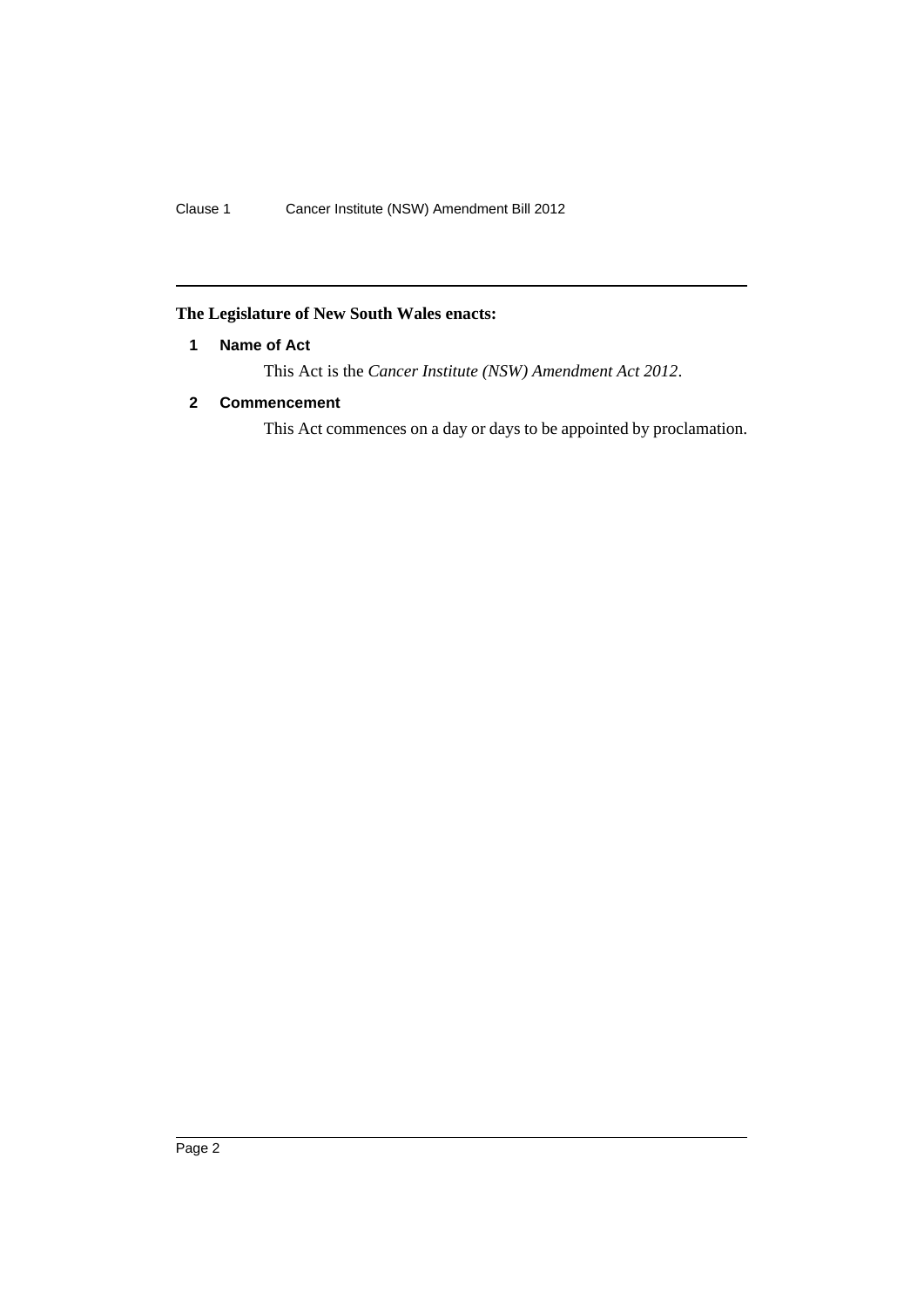Amendment of Cancer Institute (NSW) Act 2003 No 14 Schedule 1

# <span id="page-4-0"></span>**Schedule 1 Amendment of Cancer Institute (NSW) Act 2003 No 14**

## **[1] Section 3 Definitions**

Omit the definition of *Chief Cancer Officer* from section 3 (1). Insert instead:

> *Chief Cancer Officer* means the Chief Cancer Officer appointed under section 10.

## **[2] Section 8 Membership of Board**

Omit section 8 (1) (a). Insert instead:

(a) at least 5, but not more than 11, persons appointed by the Minister, and

#### **[3] Section 10 Chief Cancer Officer**

Omit section 10 (1) and (2). Insert instead:

- (1) There is to be a Chief Cancer Officer.
- (2) If the position of Chief Cancer Officer is an executive position within the meaning of Part 3 of Chapter 9 of the *Health Services Act 1997*, the appointment and employment of the Chief Cancer Officer is subject to that Part.
- (2A) If the position of Chief Cancer Officer is not an executive position within the meaning of Part 3 of Chapter 9 of the *Health Services Act 1997*:
	- (a) the Chief Cancer Officer is to be appointed by the Minister, and
	- (b) the Chief Cancer Officer is, while holding that office, to be employed under Part 1 of Chapter 9 of the *Health Services* Act 1997 in the NSW Health Service.
- **[4] Section 10 (5), (7) and (8)**

Omit the subsections.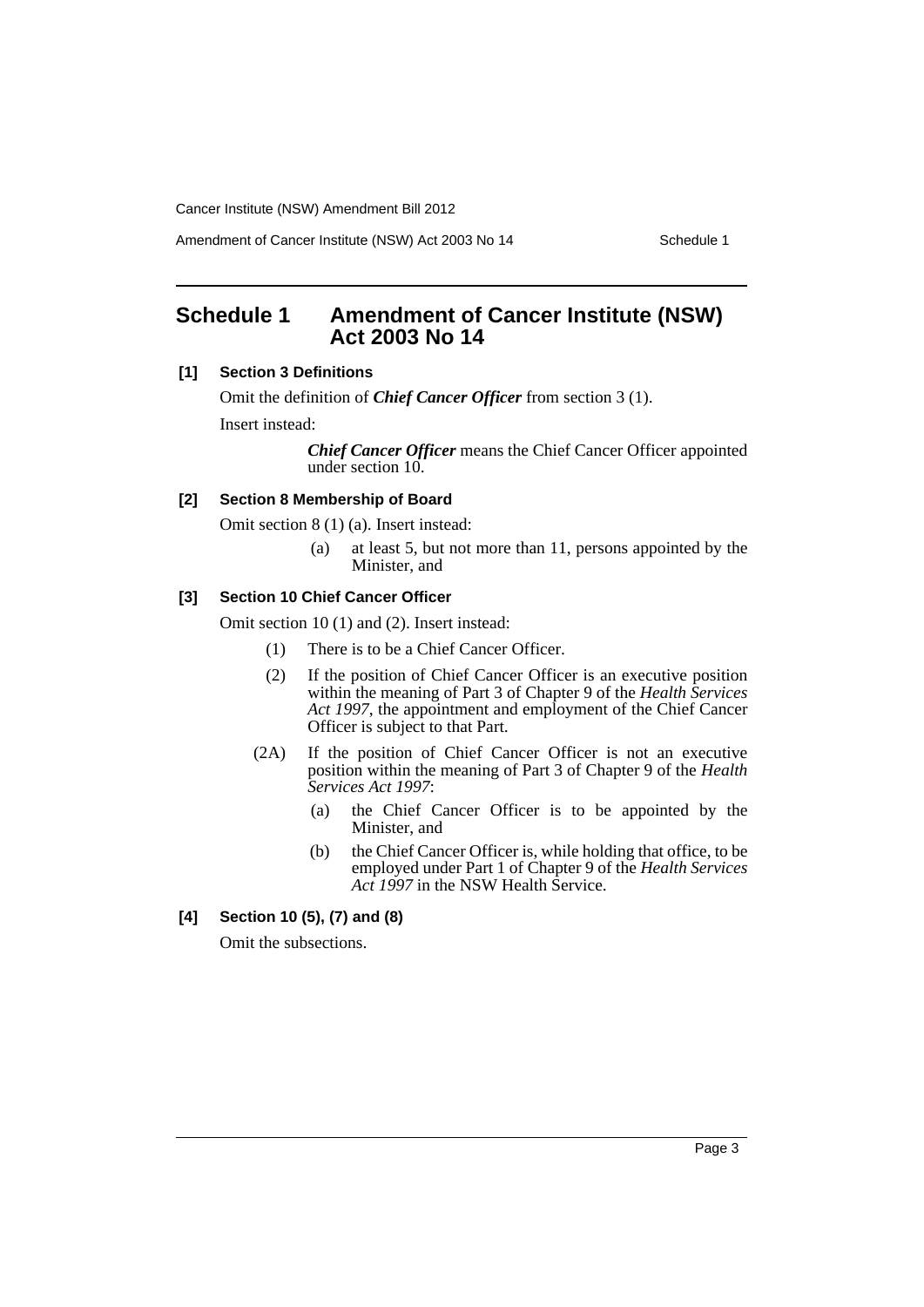Schedule 1 Amendment of Cancer Institute (NSW) Act 2003 No 14

### **[5] Section 11**

Insert after section 10:

#### **11 Removal of members and appointment of administrator**

- (1) The Governor may at any time, for any reason or no reason and without notice, by order published in the Gazette:
	- (a) remove any member (including the Chief Cancer Officer) or all members of the Board from office, or
	- (b) remove all members of the Board from office and appoint, as administrator of the Cancer Institute, a person specified in the order for such period as may be specified in the order, or
	- (c) remove all members of the Board (other than the Chief Cancer Officer) from office and appoint, as administrator of the Cancer Institute, the Chief Cancer Officer for such period as may be specified in the order.
- (2) The Chief Cancer Officer ceases to hold office as Chief Cancer Officer if removed from office as a member of the Board.
- (3) An administrator of the Cancer Institute has and may exercise, subject to any conditions that may be specified in the order by which the administrator was appointed, all the functions of the Board of the Cancer Institute.
- (4) An administrator of the Cancer Institute is entitled to be paid from the funds of the Cancer Institute such remuneration (including travelling and subsistence allowances) as the Minister may from time to time determine in respect of the administrator.
- (5) The regulations may make provision with respect to administrators of the Cancer Institute.
- (6) If the position of Chief Cancer Officer is an executive position within the meaning of Part 3 of Chapter 9 of the *Health Services Act 1997*:
	- (a) the Chief Cancer Officer may not be removed from office under section 121N of that Act, and
	- (b) section 121N of that Act applies:
		- (i) to and in respect of a Chief Cancer Officer who is removed from office under this section, and
		- (ii) to and in respect of the executive position of a Chief Cancer Officer who is so removed,

in the same way as it applies to and in respect of a health executive who is removed from office under section 121N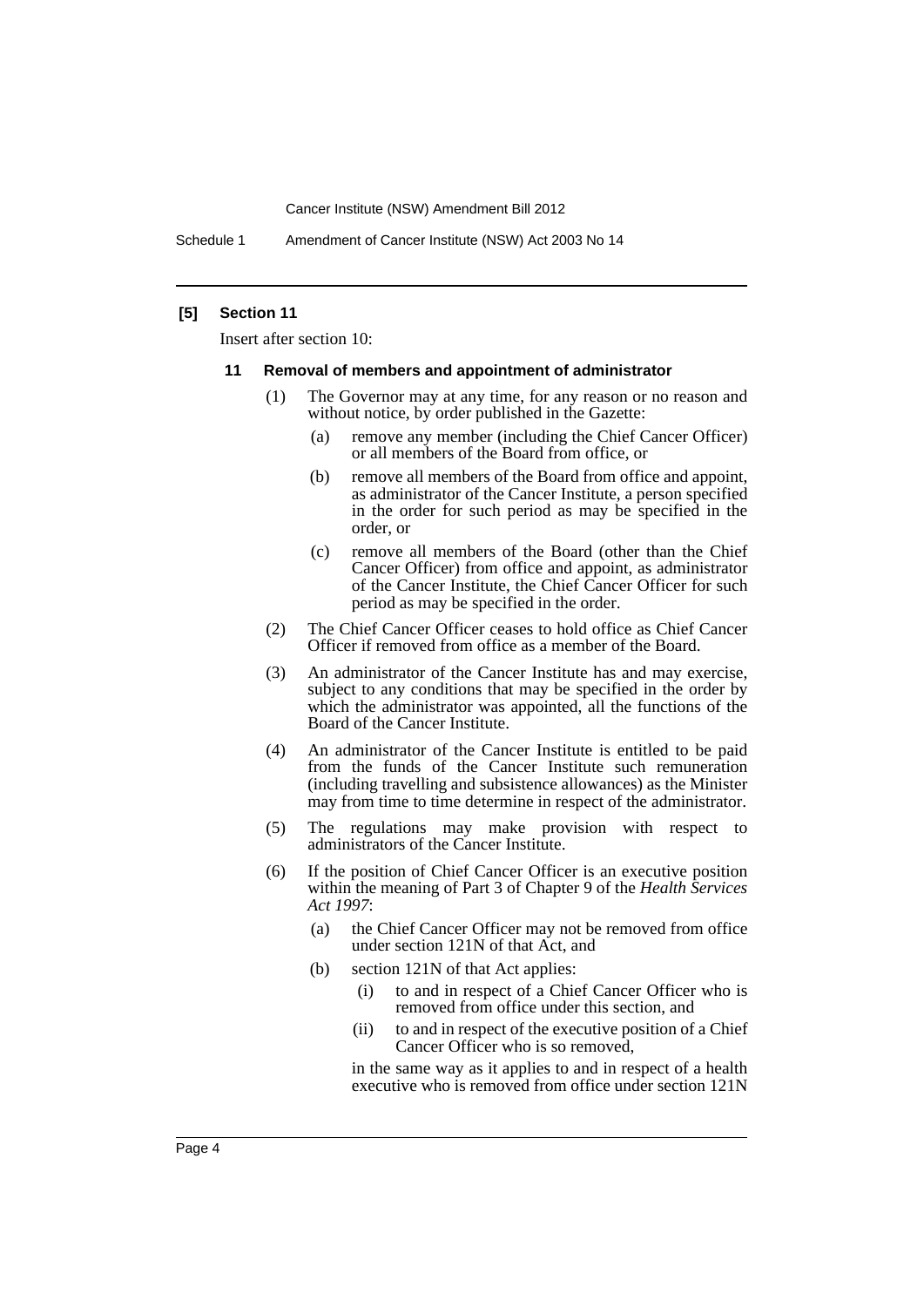Amendment of Cancer Institute (NSW) Act 2003 No 14 Schedule 1

and to and in respect of the executive position of a health executive who is so removed.

#### **[6] Section 12 General functions of Cancer Institute**

Omit the note to section 12 (4). Insert instead:

**Note.** Staff may be employed under Chapter 9 of the *Health Services Act 1997* in the NSW Health Service to enable the Cancer Institute to exercise its functions under this or any other Act.

#### **[7] Section 21 Independent review of performance of Cancer Institute**

Omit the section.

### **[8] Section 21A**

Insert before section 22:

### **21A Relationship with Chapter 10 of Health Services Act 1997**

- (1) Chapter 10 (Administration of the public health system) of the *Health Services Act 1997* extends to the Cancer Institute as if it were a statutory health corporation.
- (2) To the extent of any inconsistency, that Chapter (as extended by subsection (1)) prevails over this Act.

## **[9] Section 25 Regulations**

Omit section 25 (2)–(4).

## **[10] Schedule 1 Provisions relating to members and procedure of Board**

Omit "3 years" from clause 4 of the Schedule. Insert instead "4 years".

## **[11] Schedule 3**

Insert after Schedule 2:

# **Schedule 3 Savings, transitional and other provisions**

# **Part 1 General**

- **1 Regulations**
	- (1) The regulations may contain provisions of a savings or transitional nature consequent on the enactment of this Act or any Act that amends this Act.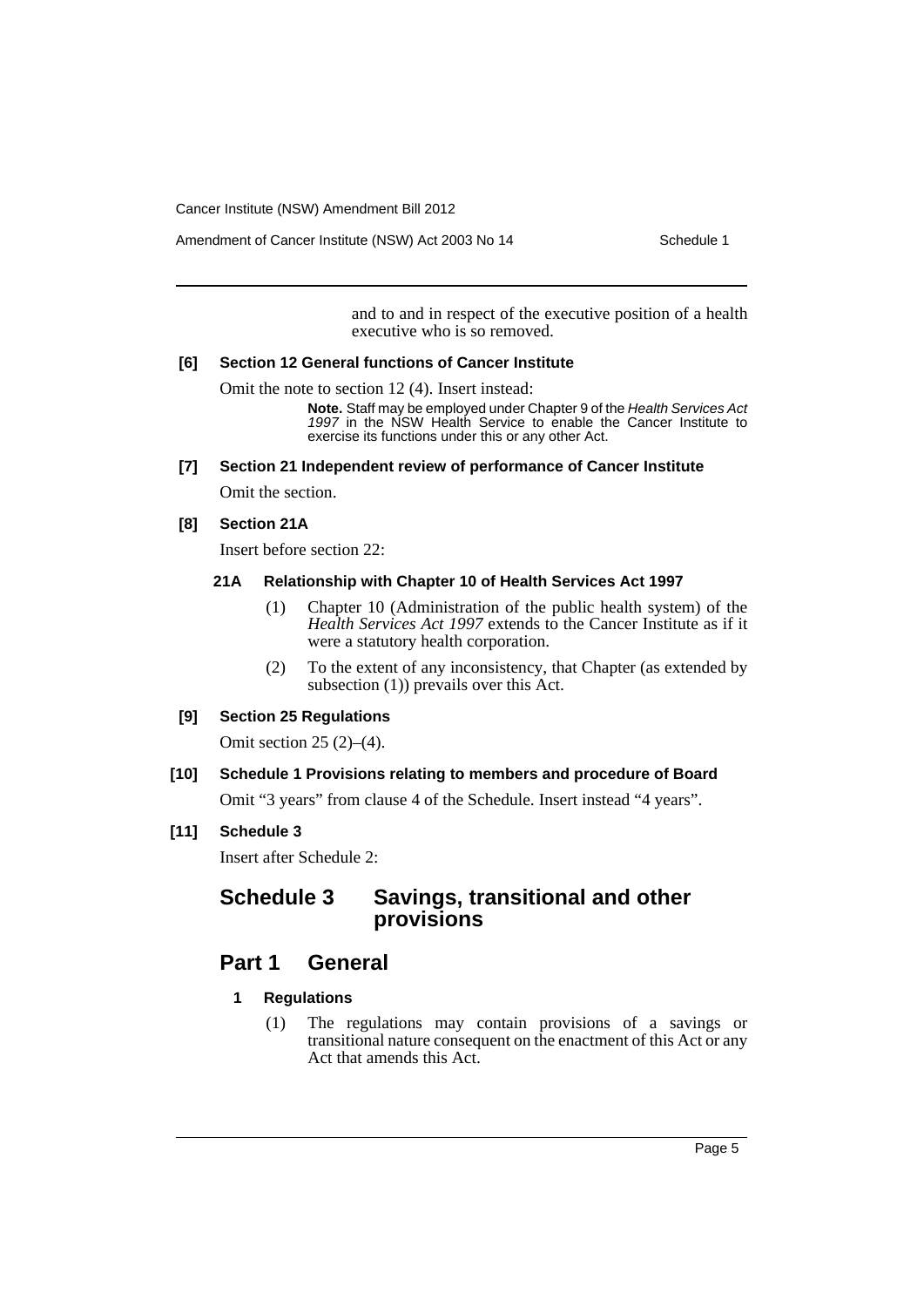- (2) Any such provision may, if the regulations so provide, take effect from the date of assent to the Act concerned or a later date.
- (3) To the extent to which any such provision takes effect from a date that is earlier than the date of its publication on the NSW legislation website, the provision does not operate so as:
	- (a) to affect, in a manner prejudicial to any person (other than the State or an authority of the State), the rights of that person existing before the date of its publication, or
	- (b) to impose liabilities on any person (other than the State or an authority of the State) in respect of anything done or omitted to be done before the date of its publication.

## **Part 2 Provisions consequent on enactment of Cancer Institute (NSW) Amendment Act 2012**

## **2 Transfer of staff**

- (1) A person who, immediately before the commencement of this clause, was employed under Chapter 1A of the *Public Sector Employment and Management Act 2002* to enable the Cancer Institute to exercise its functions is, on that commencement, transferred to the employment of the NSW Health Service under Part 1 of Chapter 9 of the *Health Services Act 1997*.
- (2) However, if a person referred to in subclause (1) was, immediately before the commencement of this clause, an executive officer under Part 3.1 of the *Public Sector Employment and Management Act 2002*, that person is, on that commencement, taken to be a health executive under Part 3 of Chapter 9 of the *Health Services Act 1997*.
- (3) The regulations may make provision for or with respect to the transfer of employment of such persons.

#### **3 Saving of appointment of members of Board**

- (1) The substitution of section 8 (1) (a) by the *Cancer Institute (NSW) Amendment Act 2012* does not affect the appointment of any member of the Board holding office under that provision immediately before the substitution.
- (2) The amendment of clause 4 of Schedule 1 to the Act by the *Cancer Institute (NSW) Amendment Act 2012* does not affect the term of office of any person holding office as a member of the Board on the commencement of the amendment.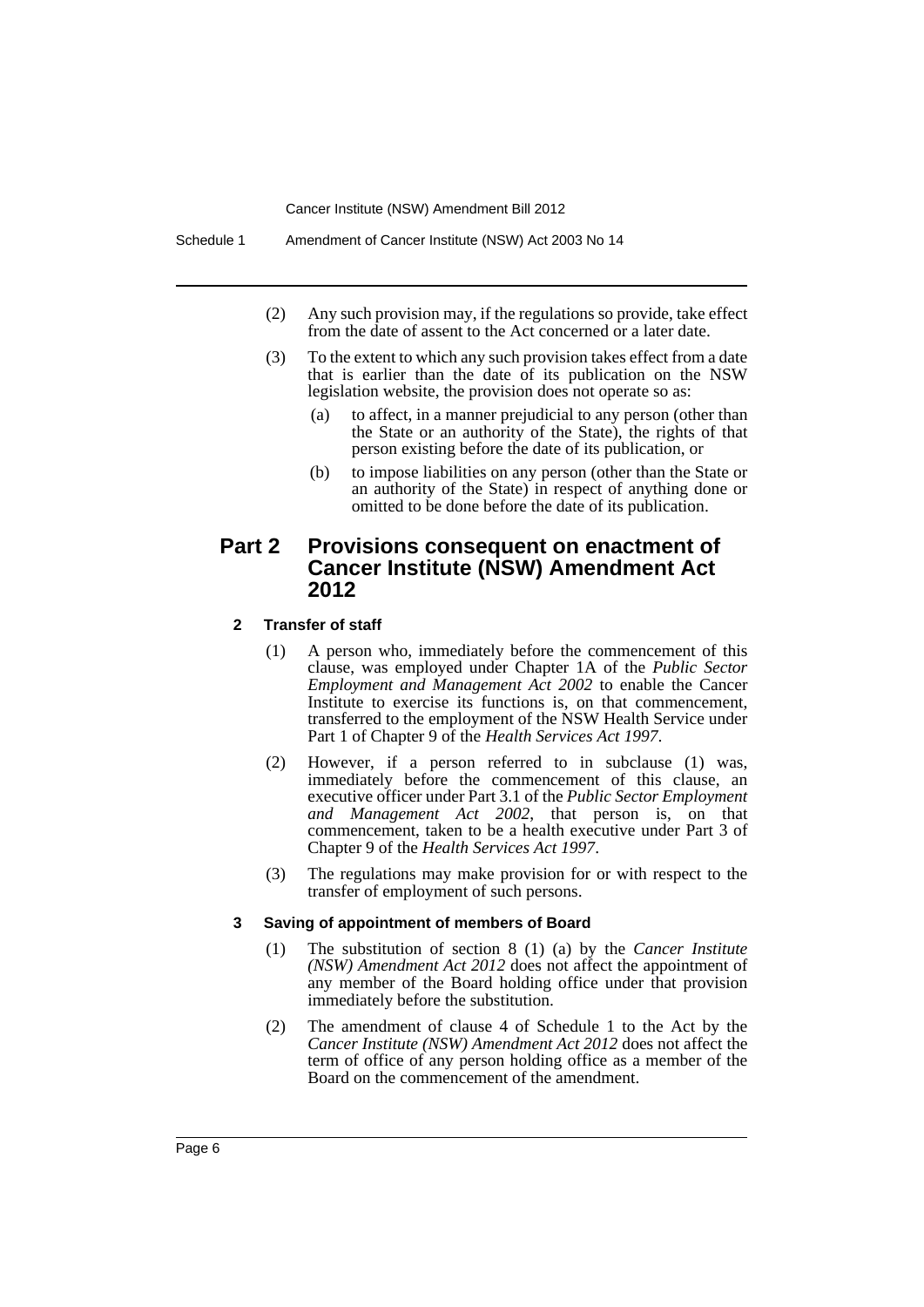Amendment of Cancer Institute (NSW) Act 2003 No 14 Schedule 1

## **4 Chief Cancer Officer**

The person holding office as Chief Cancer Officer, immediately before the commencement of the amendment to section 10 by the *Cancer Institute (NSW) Amendment Act 2012*, is taken, on that commencement, to be employed as a health executive (within the meaning of Part 3 of Chapter 9 of the *Health Services Act 1997*) for the balance of the person's term of appointment as Chief Cancer Officer.